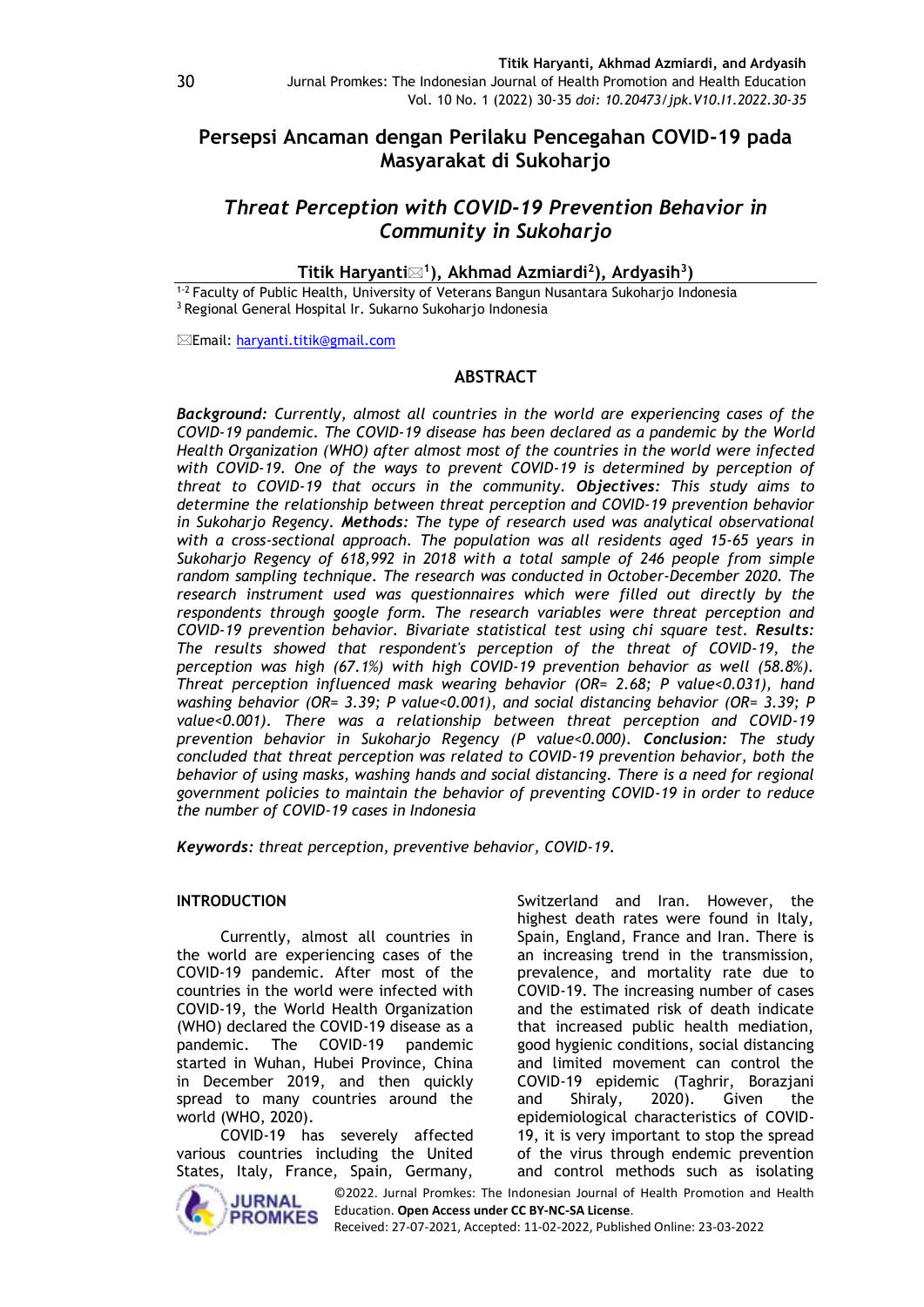infected patients and controlling the source of infection (Li *et al.*, 2020).

Global COVID-19 confirmed cases in early August 2020 were 18,354,342 cases with 696,147 deaths (CFR 3.8%) spread across 215 affected countries and 171 local transmission countries. Confirmed cases in Indonesia were 116,871 cases with 5,452 deaths. The highest cases were found in East Java (23,412 cases), DKI Jakarta (23,026 cases), and Central Java ranked third (10,764 cases) (Kemenkes Republik Indonesia, 2020). In Central Java, the highest cases were in Semarang Regency while Sukoharjo Regency was ranked sixth with a total of 297 COVID-19 cases (Dinas Kesehatan Propinsi Jawa Tengah, 2020). The 297 cases with 1,451 cases of close contact and 810 suspected cases in Sukoharjo Regency were spread across all sub-districts in Sukoharjo Regency with the highest cases being in Grogol District with 56 cases (Dinas Kesehatan Kabupaten Sukoharjo, 2020).

Beyond the danger to health, increased stress factors with consequent increased anxiety and emotional development occur because of emergencies and constant worries (Bauer *et al.*, 2020; Jin *et al.*, 2019). A person's perceived threat to health can be seen from the perceived susceptibility (i.e. beliefs in vulnerability and the possibility of contracting the disease) and perceived severity (i.e. beliefs related to changes in the disease experienced) (Kan and Zhang, 2018). Characteristics of high threat perception are shown in a state of excessive alertness, a feeling of lifethreatening danger and a strong sensitivity to the emergence or recurrence of disease (Chang, 2017). Thus, beyond physical health, fear of the consequences of infection such as death or severe physical disability can be experienced by people at risk and patients diagnosed with COVID-19 (Moreira *et al.*, 2020). Such emotional disturbances combined with the boredom, loneliness, and anger that can arise in quarantine (Zhao *et al.*, 2020).

Based on the number of COVID-19 cases in Sukoharjo Regency, until August 2020, there was an increase and the perception of the threat to COVID-19 could encourage the occurrence of COVID-19 prevention behavior in the community (Dinas Kesehatan Kabupaten Sukoharjo, 2020). Therefore, it is important to obtain information related to threat perception and COVID-19 prevention behavior in Sukoharjo Regency.

This research is expected to provide information about the perception of the threat and behavior of COVID-19 prevention in Sukoharjo Regency, so that it can be used to make policies for the COVID-19 disease prevention and control program in Sukoharjo Regency. This study provides an overview of the relationship between threat perceptions and COVID-19 prevention behavior in people in Sukoharjo Regency. The purpose of this study is to determine the relationship between threat perception and COVID-19 prevention behavior in Sukoharjo Regency.

# **METHODS**

This research was an analytic observational study with a cross-sectional research approach design. The population in this study was the entire population aged 15-65 in Sukoharjo Regency, which was 618,992 in 2018 (BPS Sukoharjo, 2019). Using the sample size formula as follows (Lameshow and Pramono, 1997):

$$
n = \frac{Z_{1-\alpha/2}^2 p(1-q)N}{d^2(N-1) + Z_{1-\alpha/2}^2 p(1-q)}
$$

With N=250, *P value*=80% and d=0.05, the sample size in this study was 246 people. Sampling was done using simple random sampling technique (Sugiyono, 2015). The research was conducted in October-December 2020 with a google form distributed through the whatsapp group owned by the research team.

The instrument in this study was an interview with a questionnaire via google form. The independent variable was threat perception and the dependent variable was COVID-19 prevention behavior. Demographic data and characteristics of respondents in this study were obtained through a google form questionnaire.

The research variables were threat perception and COVID-19 prevention behavior. Threat perception explains the respondent's perception regarding the danger, impact and prediction of the increase in COVID-19. Threat perception was obtained through



©2022. Jurnal Promkes: The Indonesian Journal of Health Promotion and Health Education. **Open Access under CC BY-NC-SA License**.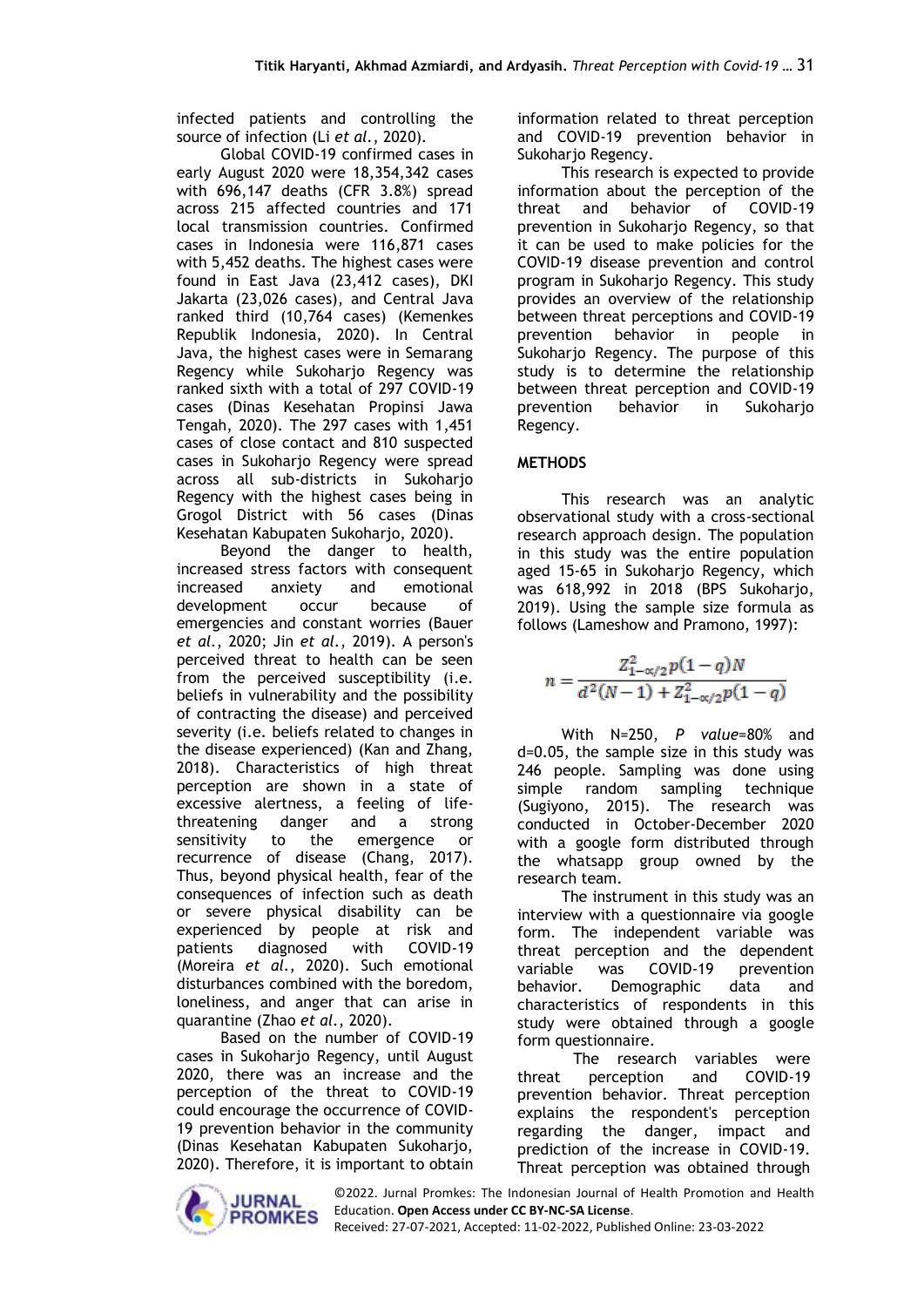#### 32 *Jurnal Promkes: The Indonesian Journal of Health Promotion and Health Education* Vol. 10 No. 1, March 2022, 30-35 *doi: 10.20473/jpk.V10.I1.2022.30-35*

a questionnaire consisting of 5 questions. COVID-19 prevention behavior explains the behavior of wearing masks, washing hands, keeping a distance, seeking information about COVID-19, and socializing about COVID-19. COVID-19 prevention behavior was obtained through a questionnaire consisting of 8 questions.

Data analysis was carried out by means of descriptive analysis to describe the threat perception and COVID-19 prevention behavior. Bivariate analysis used chi square test to determine whether there was a relationship between variables.

### **RESULTS AND DISCUSSION**

This study found that more than half of the respondents were old adults (72.8%) and female (71.5%). From the education level of the respondents, most of them were undergraduate (42.7%) and the highest occupation in amount was State Civil Apparatus (24.4%) and other private sectors (24.4%). Judging from the respondent's perception of the threat of COVID-19, the perception was high (67.1%) with high COVID-19 prevention behavior as well (58.8%).

| Variable                  | n   | %                |
|---------------------------|-----|------------------|
| Age                       |     |                  |
| Young adults (20-39 year) | 66  | 26.8             |
| Old adults (40-60 year)   | 179 | 72.8             |
| Elderly (>60 year)        | 1   | 0.4              |
| Gender                    |     |                  |
| Female                    | 176 | 71.5             |
| Male                      | 70  | 28.5             |
| <b>Education</b>          |     |                  |
| Middle school             | 6   | $\overline{2.4}$ |
| High school               | 71  | 28.9             |
| Diploma                   | 34  | 13.8             |
| S <sub>1</sub>            | 105 | 42.7             |
| S <sub>2</sub>            | 30  | 12.2             |
| Profession                |     |                  |

| Variable                            |                  | %    |
|-------------------------------------|------------------|------|
|                                     | n                |      |
| Does not work                       | $\boldsymbol{4}$ | 1.6  |
| Student/College Student             | 53               | 21.5 |
| Housewife                           | 28               | 11.4 |
| Farmer                              | 3                | 1.2  |
| Labor                               | 4                | 1.6  |
| Entrepreneur                        | 34               | 13.8 |
| <b>State Civil Apparatus</b>        | 60               | 24.4 |
| Other private sectors               | 60               | 24.4 |
| <b>Threat Perception</b>            |                  |      |
| Low                                 | 81               | 32.9 |
| High                                | 165              | 67.1 |
| <b>COVID-19 Prevention Behavior</b> |                  |      |
| Low                                 | 102              | 41.5 |
| High                                | 144              | 58.5 |
| <b>Total</b>                        | 246              | 100  |
|                                     |                  |      |

The statistical test results showed that a low COVID-19 prevention behavior had the same perception of the threat (50%) and the high COVID-19 prevention behavior had a high threat perception (67.1%) and the P value of 0.000. It means that there was a relationship between threat perception and COVID-19 prevention behavior in Sukoharjo Regency.

This study is in line with research in Wonosobo which found that most of the respondents were women (64.5%), productive age (26-45 years), with higher education (63.2%), and private employment (29.2%) (Purnamasari *et al.*, 2019). This indicates that women participate more in research than men. The questionnaire was filled out with a google form and was disseminated through a whatsapp group so that the respondents were mostly in the productive age with higher education.

**JURNAI** 

**PROMKES** 

©2022. Jurnal Promkes: The Indonesian Journal of Health Promotion and Health Education. **Open Access under CC BY-NC-SA License**.

Received: 27-07-2021, Accepted: 11-02-2022, Published Online: 23-03-2022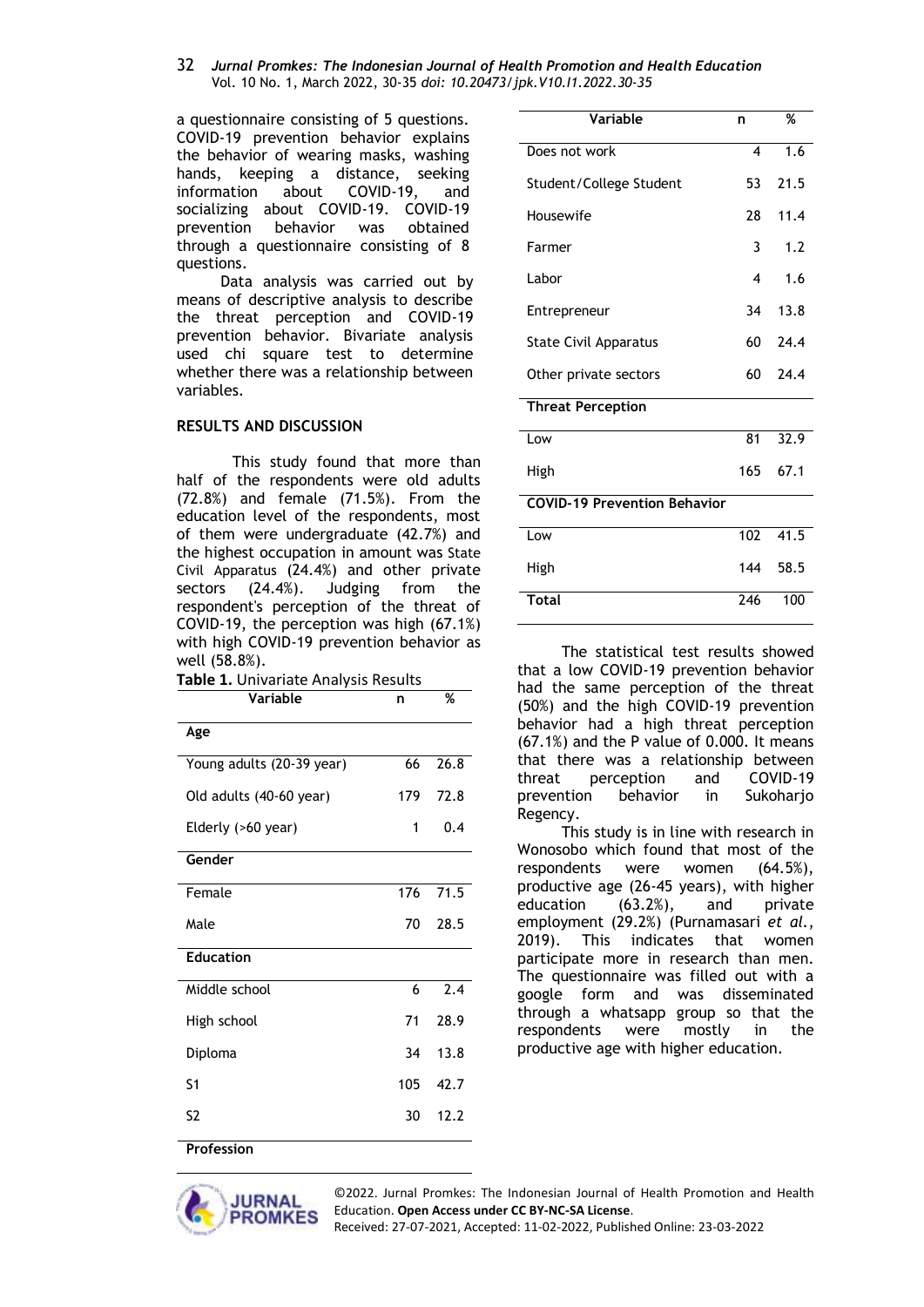| <b>Table 2.</b> Results of Bivariate Analysis |                                     |             |     |      |     |      |         |
|-----------------------------------------------|-------------------------------------|-------------|-----|------|-----|------|---------|
|                                               | <b>COVID-19 Prevention Behavior</b> |             |     |      |     |      |         |
| <b>Threat Perception</b>                      | Total                               |             |     |      |     |      | P value |
|                                               |                                     | High<br>Low |     |      |     |      |         |
|                                               | n                                   | %           | N   | %    | N   | %    |         |
| Low                                           | 51                                  | 50          | 30  | 20.8 | 81  | 32.9 |         |
| High                                          | 51                                  | 50          | 114 | 79.2 | 165 | 67.1 | 0.000   |
| Total                                         | 102                                 | 100         | 144 | 100  | 246 | 100  |         |

**Table 2.** Results of Bivariate Analysis

Research conducted in West Java, Banten, and Jakarta found that people in the Capital of Jakarta did not have sufficient risk perceptions to protect themselves with COVID-19 prevention behavior (Permatasari *et al.*, 2020). Research in the United Kingdom (UK) found that threat perceptions in 10 different countries around the world were high. This threat perception was related to the experience of people who had been infected by the COVID-19 virus and the different socio-cultural factors of each country. In addition, threat perception was also influenced by gender where men tended to have lower threat perceptions than women. Another finding was that trust in government actions in preventing the transmission of COVID-19 was also one of the factors that caused people to have high threat perceptions (Dryhurst *et al.*, 2020).

Research in India found that 80% of respondents were busy with the COVID-19 pandemic and around 40% of respondents felt paranoid about the thought of contracting a COVID-19 infection. Around 70% of respondents reported feeling worried about themselves and those closest to them being infected with COVID-19 during the pandemic. This concern caused around 12% of respondents to be unable to sleep during the pandemic. Almost half of respondents felt panic by reports of the COVID-19 pandemic through printed and electronic media. This finding shows that COVID-19 was a threat to them so there was concerns about contracting COVID-19 (Roy *et al.*, 2020).

The research in United States found that respondents rated the risk of being infected as relatively high and they considered the COVID-19 disease as a threat to health. They would be aware of the potential for transmission, which indicates that if they got infected, they would more likely spread it to others (Wise *et al.*, 2020).

Research in Wonosobo found that in general, the community's COVID-19 prevention behavior included washing hands with soap or hand sanitizer, keeping a distance, carrying out calls to stay at home, avoiding crowds, and physical and social distancing (Purnamasari *et al.*, 2019). Another study on COVID-19 prevention behavior in Prenggan village, Kota Gede, Yogyakarta, found that community behavior in preventing COVID-19 was good except for the use of disinfectants and smoking cessation (Pascawati and Satoto, 2020). Compliance with COVID-19 prevention behavior in the Bengkulu Health Polytechnic Academic or *Politeknik Kesehatan Bengkulu* community was only 59.1% with the highest adherence in educators and the lowest in students. Bad behavior would increase the number of cases and death rates due to COVID-19. The highest prevention behavior was not leaving the house unless there was an important business (76.6%) and implementing clean living behaviors such as washing hands before eating and before touching the face (74.3%) (Simbolon *et al.*, 2020).

Research in India found that as many as 82% of respondents had reduced social contact and about 90% of respondents began to avoid gatherings and parties. Nearly 33% of people accepted that they felt obligated to purchase and store essential items at home. In addition, the preventive behaviors carried out were using a mask without clear signs and symptoms of infection (37%) and more than 75% felt the need to use sanitizer and gloves (Roy *et al.*, 2020).

One effective way to kill germs is by washing hands, because it is known



©2022. Jurnal Promkes: The Indonesian Journal of Health Promotion and Health Education. **Open Access under CC BY-NC-SA License**. Received: 27-07-2021, Accepted: 11-02-2022, Published Online: 23-03-2022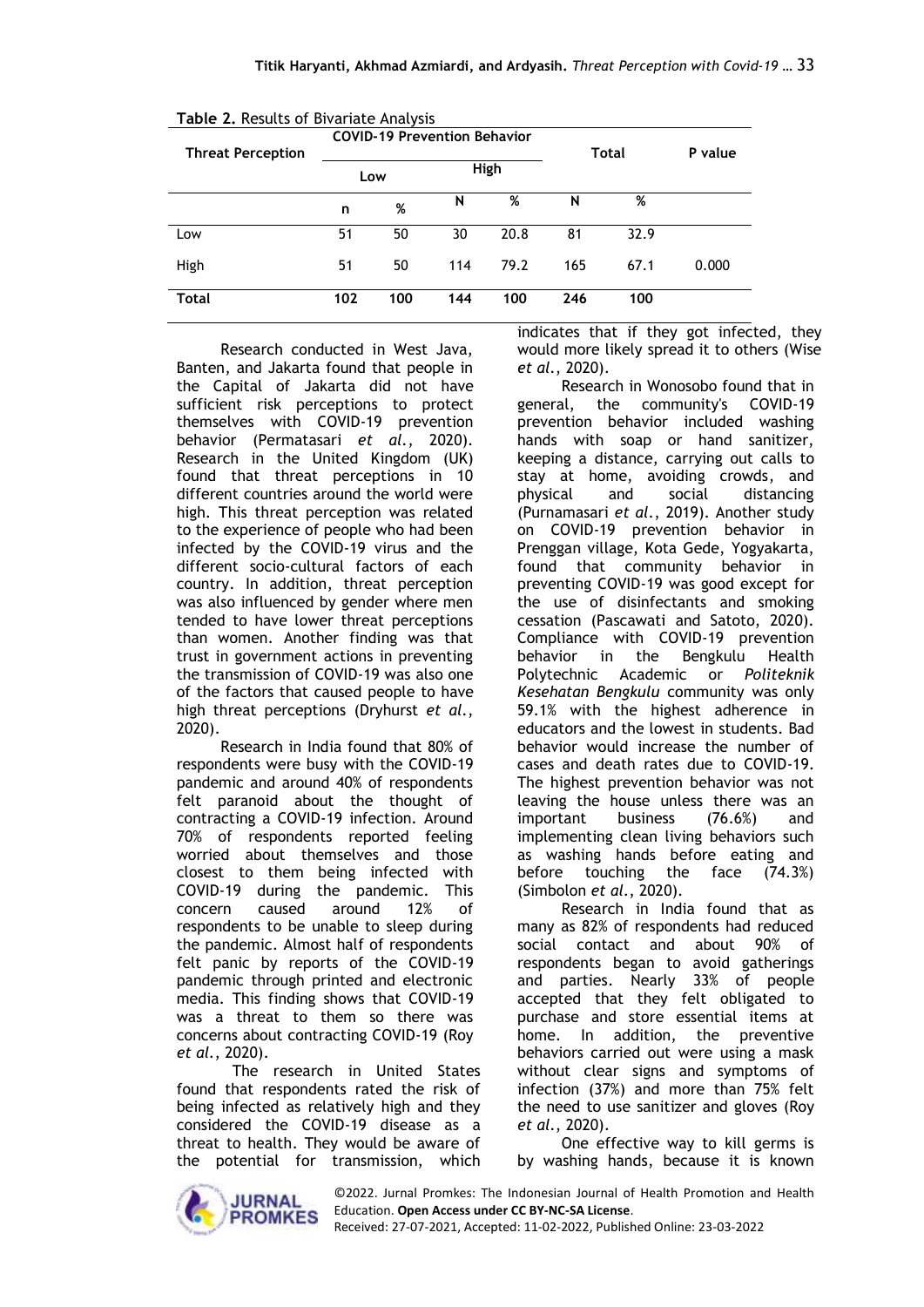#### 34 *Jurnal Promkes: The Indonesian Journal of Health Promotion and Health Education* Vol. 10 No. 1, March 2022, 30-35 *doi: 10.20473/jpk.V10.I1.2022.30-35*

that the COVID-19 virus can stick on the body, especially on hands that have touched other objects infected by droplets. Splashing saliva on objects can transmit the COVID-19 virus by 75% (Kemenkes Republik Indonesia, 2020).

This behavior can prevent transmission of COVID-19 infection because based on research results, washing hands with soap and running water can prevent transmission of bacterial and viral infections (Ataee *et al.*, 2017). The use of masks as personal protective equipment can prevent the transmission of COVID-19 through splashes of saliva where 72.2% of the Wonosobo people have complied with using masks (Purnamasari *et al.*, 2019). Although the most effective masks to prevent COVID-19 are surgical masks, people can still use cloth masks as an effort to prevent COVID-19 from splashing saliva (Ika, 2020). Research by Emely E et al showed that the fitted filtration efficiency increased from the use of health masks by 55% to 66% when using double masks (health masks and cloth masks) (Emily E. Sickbert-Bennett *et al.*, 2021).

Research in the UK using a newly developed scale found that FCV-score 19S was associated with positive changes in COVID-19 prevention behavior. This study found that individuals were more involved in preventive behavior when they had a severe threat perception, so this threat perception can act as a motivating factor to perform behaviors that facilitate the prevention of COVID-19 (Harper, 2020). An Iranian study conducted on medical students found that threat perceptions differed significantly between students trained in the emergency room (ED) and non-ED. This study also found a significant correlation between threat perception and COVID-19 prevention behavior (Taghrir, Borazjani and Shiraly, 2020).

Another study conducted in 10 different countries around the world (United Kingdom, United States of America, Australia, Germany, Spain, Italy, Sweden, Mexico, Japan, and South Korea) found that there was a correlation between threat perception and COVID-19 prevention behavior in 10 countries (Dryhurst *et al.*, 2020). This is also in line with research in America which found that the perception of the risk of being infected with COVID-19 in oneself affects protective behavior such as washing hands, maintaining distance, avoiding social interactions, staying at home, and traveling less frequently (Wise *et al.*, 2020).

The government of Indonesia has issued a policy in order to prevent the spread of COVID-19, namely washing hands with methamphetamine, wearing masks, maintaining distance, and avoiding crowds. However, the behavior of preventing and spreading COVID-19 has not been implemented by the entire community.

# **CONCLUSION**

People in the Sukoharjo area have already posessed a high perception of the threat to COVID-19 to be able to implement COVID-19 prevention behavior (washing hands with soap/hand sanitizer, wearing masks, keeping a distance, avoiding crowds). Local government policies are needed to maintain COVID-19 prevention behavior (washing hands with soap/hand sanitizer, wearing masks, keeping distance, avoiding crowds) in order to reduce the number of COVID-19 cases in Indonesia. In addition, proper education was needed about perception of the threat like the dangers, impacts and prediction of the increase in COVID-19 on the community.

### **ACKNOWLEDGEMENT**

Our thanks goes to LPPM Bangun Nusantara University in Sukoharjo for providing funds to conduct this research. Our thanks also goes to all respondents in Sukoharo district who have agreed to be a sample in this research.

# **REFERENCES**

- Ataee, RA, Ataee, MH, Mehrabi Tavana, A., & Salesi, M. (2017). Bacteriological aspects of hand washing: A key for health promotion and infections control. International Journal of Preventive Medicine, 8(1). [https://doi.org/10.4103/2008-](https://doi.org/10.4103/2008-7802.201923) [7802.201923](https://doi.org/10.4103/2008-7802.201923)
- Dryhurst, S., Schneider, CR, Kerr, J., Freeman, ALJ, Recchia, G., van der Bles, AM, Spiegelhalter, D., & van der Linden, S. (2020). Risk perceptions of COVID-19 around the world. Journal of Risk Research, 23(7–8), 994–1006.



©2022. Jurnal Promkes: The Indonesian Journal of Health Promotion and Health Education. **Open Access under CC BY-NC-SA License**.